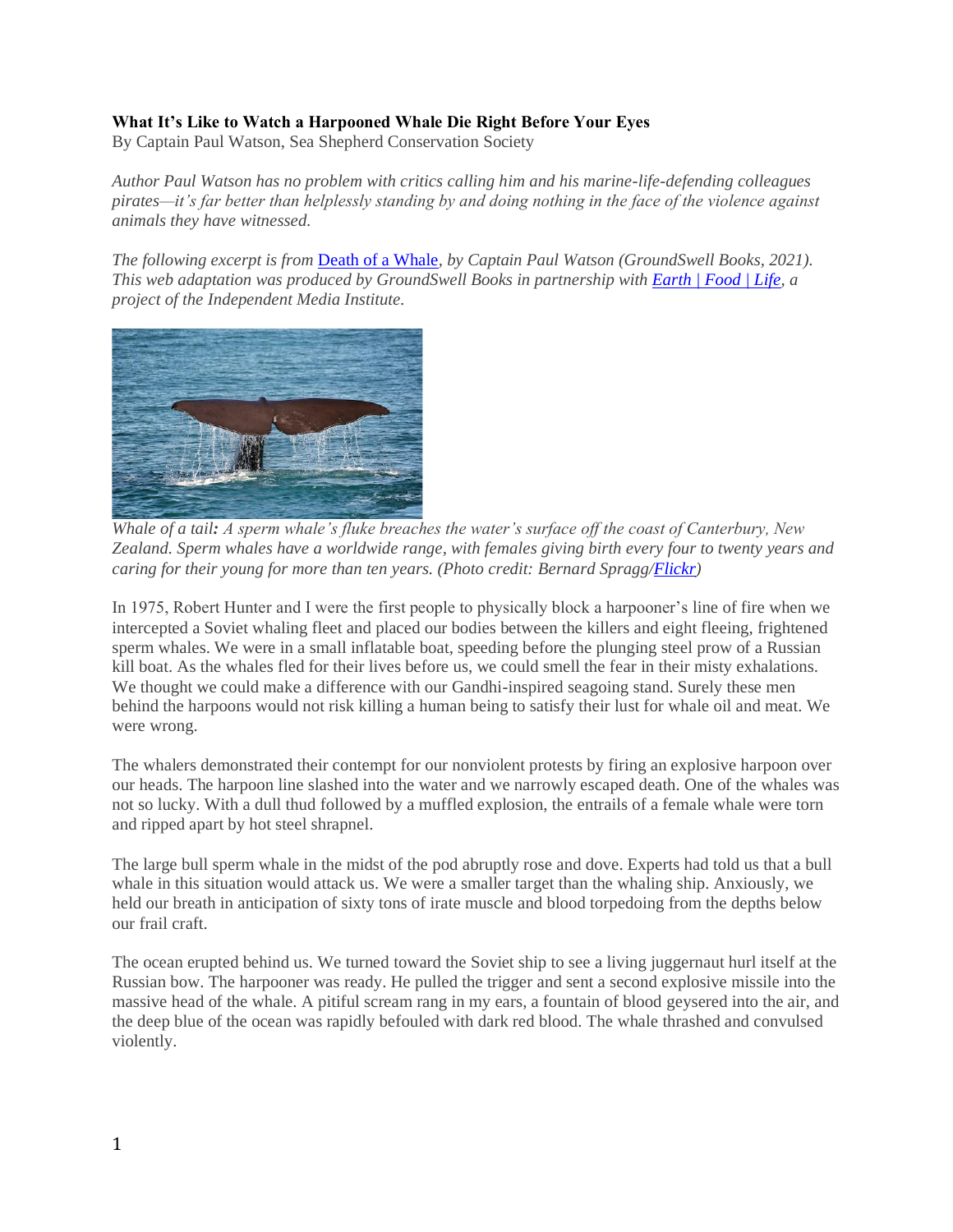

*Learn more at [Death of a Whale](https://www.all-creatures.org/book/r-death-of-whale.html)*

Mortally wounded and crazed with pain, the whale rolled, and one great eye made contact with mine. The whale dove, and a trail of bloody bubbles moved laboriously toward us. Slowly, very slowly, a gargantuan head emerged from the water, and the whale rose at an angle over and above our tiny craft. Blood and brine cascaded from the gaping head wound and fell upon us in torrents.

We were helpless. We knew that we would be crushed within seconds as the whale fell upon us. There was little time for fear, only awe. We could not move.

The whale did not fall upon us. He wavered and towered motionless above us. I looked up past the daggered six-inch teeth and into the eye the size of my fist, an eye that reflected back intelligence and spoke wordlessly of compassion and communicated to me the understanding that this was a being that could discriminate and understood what we had tried to do. The mammoth body slowly slid back into the sea.

The massive head of this majestic sperm whale slowly fell back into the sea. He rolled and the water parted, revealing a solitary eye. The gaze of the whale seized control of my soul, and I saw my own image reflected back at me. I was overcome with pity, not for the whale but for ourselves. Waves of shame crashed down upon me and I wept. Overwhelmed with horror at this revelation of the cruel blasphemy of my species, I realized then and there that my allegiance lay with this dying child of the sea and his kind. On that day, I left the comfortable realm of human self-importance to forever embrace the soulful satisfaction of lifelong service to the citizens of the sea.

The gentle giant died with my face seared upon his retina. I will never forget that. It is a memory that haunts and torments me and leaves me with only one course to chart toward redemption for the collective sins of humanity. It is both my burden and my joy to pledge my allegiance to the most intelligent and profoundly sensitive species of beings to have ever inhabited the Earth––the great whales.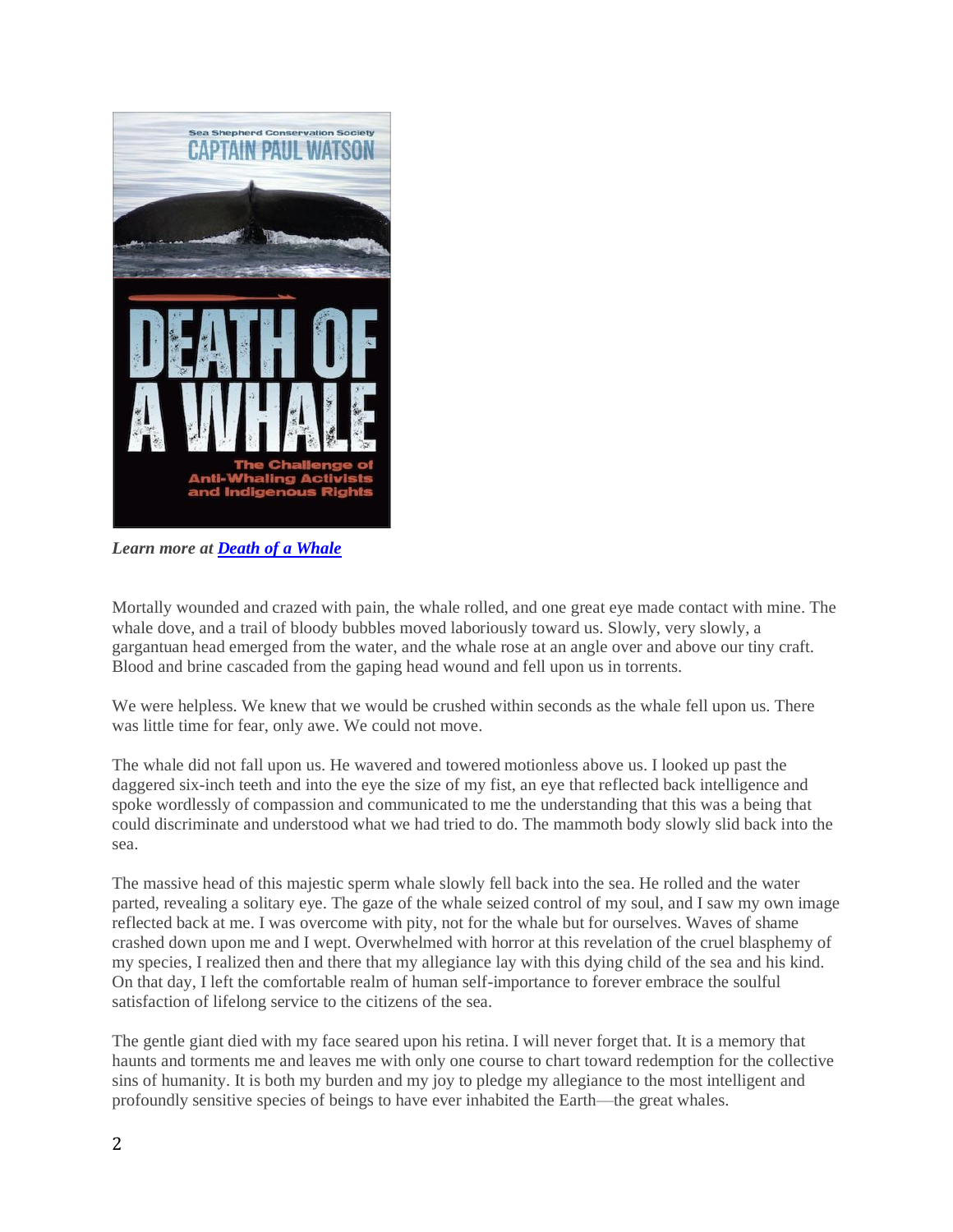## **Reykjavik, Iceland, November 1986**

Despite the criticisms, the name-calling, and the controversy that have arisen from our work since 1975, one indisputable fact emerged from a raid made by my crew (which included Rod Coronado of the U.S. and David Howitt of the UK) on two whaling ships in Reykjavik in 1986 in order to enforce an international moratorium on commercial whaling that had been established that year: it was successful.

The two whaling ships were razed, although their electronics and mechanical systems had been totally destroyed. Insurance did not cover the losses because the owners had stated that terrorists sank the ships, and apparently they were not insured for terrorism.

Most importantly, from that day of November 8, 1986, to sixteen years later in the year 2002, the Icelanders did not take another whale. What talk, compromise, negotiations, meetings, letters, petitions, and protests had not accomplished, we achieved with a little monkey-wrenching activity in the wee hours of the morning.

Were we terrorists? No, not even criminals, for we were never charged with a crime, even though we made ourselves available for prosecution. We had simply done our duty, and we put an end to an unlawful activity.

The only repercussion was that Iceland moved before the International Whaling Commission (IWC) in 1987 that the Sea Shepherd Conservation Society be banned from holding observer status at the meetings of the IWC. After this passed, Iceland resigned from the IWC, leaving us with the distinction of being the only organization to enjoy the status of banishment from the IWC.

## *How ironic*, I thought, *to be the only organization banned from the IWC because we were the only organization to have ever enforced an IWC ruling*.

It was not much of a punishment. I had never enjoyed listening to the delegates of the member nations barter whales like they were bushels of wheat or pork bellies. I also never had much use for the posturing of the nongovernmental organizations pretending that they were actually making a difference by attending this annual circus. All that we were interested in were the rulings of the IWC, and we fully intended to continue to enforce those rulings.

I have been asked many times why we consider the IWC rulings important. Why not just oppose all whaling everywhere? The answer is that we do oppose all whaling by everyone, everywhere. However, we only actively attack whaling operations that are in violation of international conservation law. The reason for this is simple: We do not presume to be the judges and jury. We simply execute the rulings of the IWC or the Convention on International Trade in Endangered Species of Wild Fauna and Flora (CITES) or any rulings from international conservation authorities, and we do so in accordance with the [definition](https://go.ind.media/e/546932/record-39295/lls4l8/928702115?h=8mHY7sizyToE_LqD4Ev7o5vfBiHv7Eic04ic6l8s3o8) of intervention as defined by the 1982 United Nations World Charter for Nature, Part III (Implementation), Principle 21, Section (e): "States and, to the extent they are able, other public authorities, international organizations, individuals, groups and corporations shall… Safeguard and conserve nature in areas beyond national jurisdiction."

As a seaman, I have a great and abiding respect for the traditions of the law of the sea. To attack without a vested authority would be piracy. Thus, the difference between a privateer like Sir Francis Drake and a pirate like Blackbeard was that the former was in possession of a letter of marque from a sovereign authority and the latter practiced the same trade solely upon his own authority.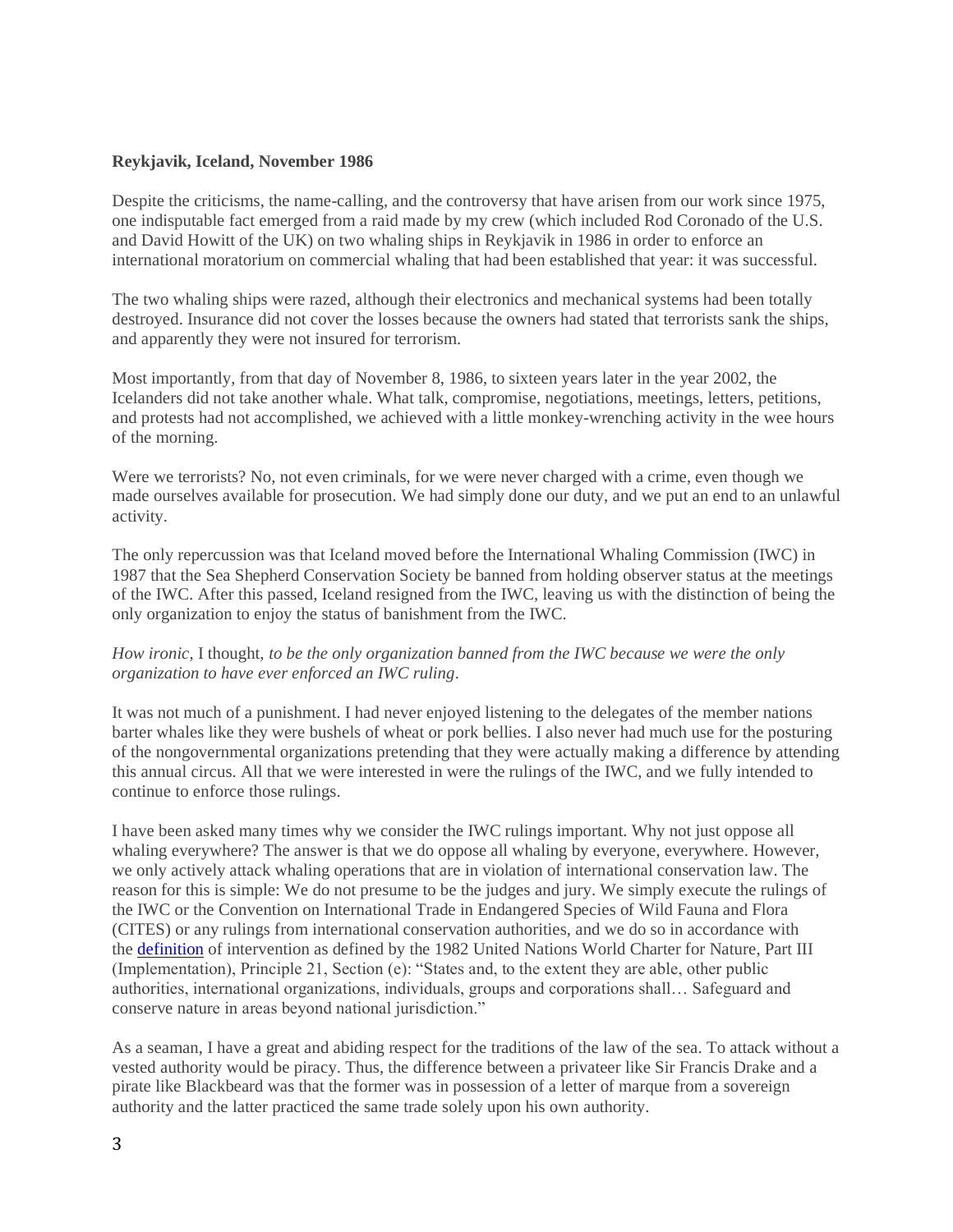I have never considered it my place to judge the illegal activities of others. However, I feel that when there are laws and international treaties that it is the responsibility of individuals and nongovernmental organizations to strive toward the implementation of these rulings, especially in light of the fact that there is no international body empowered to police these international laws. Nation-states intervene when it is advantageous for them to do so, but little enforcement is carried out in the interests of the common good of all citizens of the planet.

It is worth noting that it was not the British or Spanish navies that brought the piracy of the Caribbean under control in the 17th century. There were too many conflicts of interest, too much corruption, and too little motivation for any real action to have been taken. The bureaucracies in the British admiralty and the Spanish court did nothing because the very nature of a bureaucracy is the maintenance of the status quo. The achievement of first shutting down piracy on the Spanish Main is attributed to one man––a pirate himself.

Henry Morgan did what two nations chose not to do: he drove the pirates to ground and ended their reign of terror. As a result, the "pirate" was made governor of Jamaica, although history would show that the man was far more effective as a pirate than as a politician. In fact, he was more of a pirate as a politician than he was as an actual pirate.

When Andrew Jackson failed to get the support of the merchants of New Orleans to back his attack on the British, it was a pirate who came to his service in the personage of Jean Lafitte. When the United States successfully endeavored to cast off the yoke of British rule, it was a pirate who achieved the most dramatic and successful naval victory at sea. That person was captain John Paul Jones. Consequently, it is a pirate who was the founder of what is today the world's most powerful navy.

Today, with the pirates of corrupt industry aided by corrupt politicians plundering our oceans for the last of the fish, killing the last of the whales, and polluting the waters, we find that there is very little real resistance to their activities upon the high seas. Once again it is time for some good pirates to rise up in opposition to the bad pirates, and I believe that the Sea Shepherd Conservation Society is just such an organization of good pirates.

When our critics call us pirates, I have no problem with that. In fact, we have taken their criticisms and in an aikido-like manner; we have incorporated their accusations into our image. Our ships are sometimes painted a monochromatic black. We have designed our own version of the pretty red [a flag which, when translated to French, becomes "*joli rouge*" and is rumored to have inspired the "jolly roger" phrase applied to pirate flags], and our black-and-white flag flies from our mast during campaigns. We even carry cannons, with the difference being that our guns fire cream pies and not red-hot balls.

As good pirates, we have evolved to suit the time and culture in which we live, and this being a mediadefined culture, our primary weapons are the camera, the video, and the internet. Like modern-day Robin Hoods, we take from the greedy and give back to the sea. We don't profit materially, but we profit tremendously both spiritually and psychologically.

*Captain Paul Watson is a Canadian-American marine conservation activist who founded the direct action group the [Sea Shepherd Conservation Society](https://go.ind.media/e/546932/2021-10-19/lls4lb/928702115?h=8mHY7sizyToE_LqD4Ev7o5vfBiHv7Eic04ic6l8s3o8) in 1977 and was more recently featured in Animal Planet's popular television series "Whale Wars" and the documentary about his life, ["Watson.](https://go.ind.media/e/546932/1KRQyVRiznc/lls4ld/928702115?h=8mHY7sizyToE_LqD4Ev7o5vfBiHv7Eic04ic6l8s3o8)" [Sea](https://go.ind.media/e/546932/our-story-/lls4lg/928702115?h=8mHY7sizyToE_LqD4Ev7o5vfBiHv7Eic04ic6l8s3o8)  [Shepherd'](https://go.ind.media/e/546932/our-story-/lls4lg/928702115?h=8mHY7sizyToE_LqD4Ev7o5vfBiHv7Eic04ic6l8s3o8)s mission is to protect all ocean-dwelling marine life. Watson has authored or co-authored more than a dozen [books,](https://go.ind.media/e/546932/ions-captain-paul-watson-books/lls4lj/928702115?h=8mHY7sizyToE_LqD4Ev7o5vfBiHv7Eic04ic6l8s3o8) including* [Death of a Whale](https://go.ind.media/e/546932/content-death-whale/lls4l4/928702115?h=8mHY7sizyToE_LqD4Ev7o5vfBiHv7Eic04ic6l8s3o8) *(2021),* [Urgent!](https://go.ind.media/e/546932/content-urgent/lls4nq/928702115?h=8mHY7sizyToE_LqD4Ev7o5vfBiHv7Eic04ic6l8s3o8) *(2021),* [Orcapedia](https://go.ind.media/e/546932/cean-to-survive-climate-change/lls4ll/928702115?h=8mHY7sizyToE_LqD4Ev7o5vfBiHv7Eic04ic6l8s3o8) *(2020),* [Dealing](https://go.ind.media/e/546932/with-climate-change-and-stress/lls4ln/928702115?h=8mHY7sizyToE_LqD4Ev7o5vfBiHv7Eic04ic6l8s3o8)